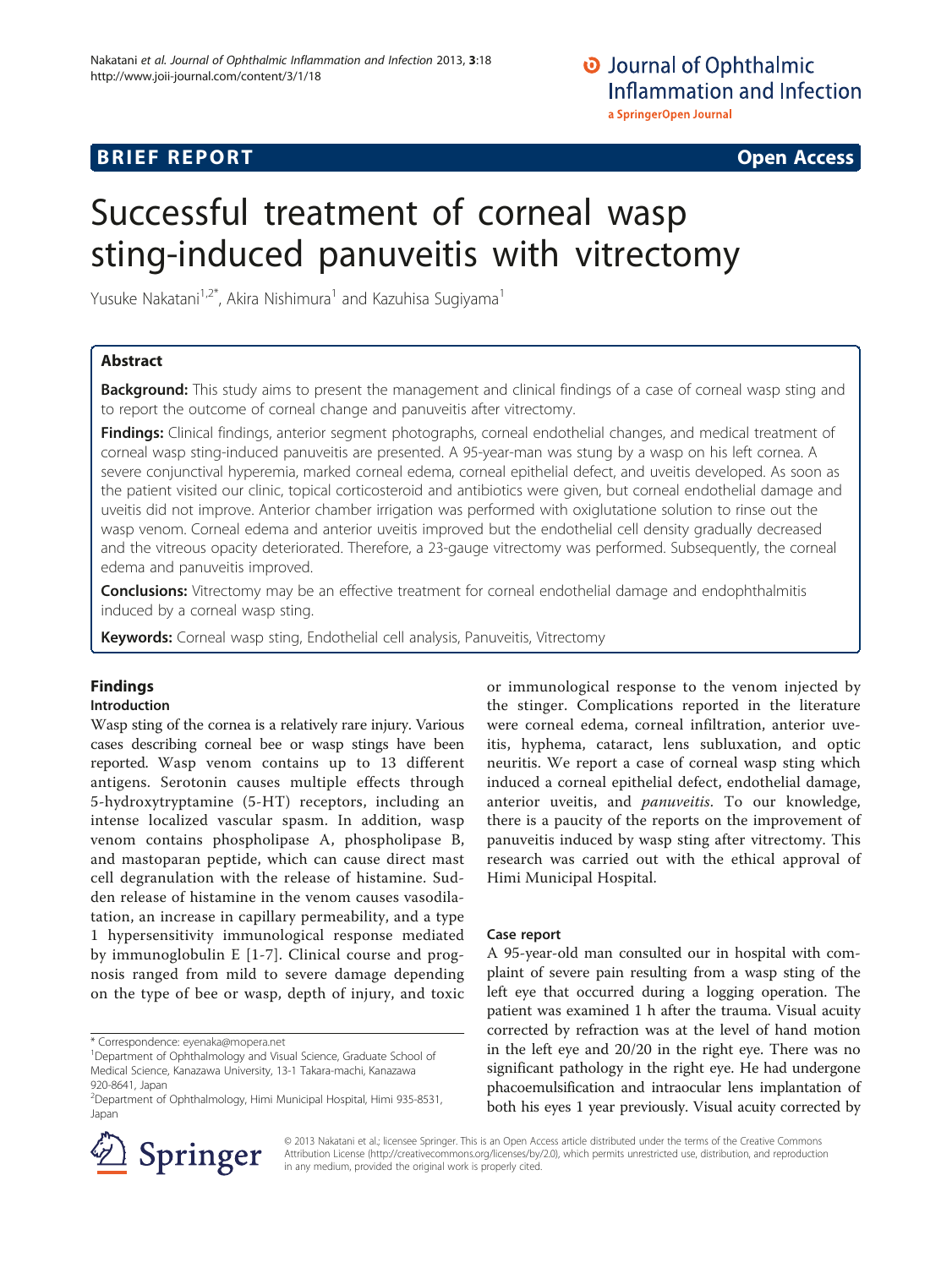refraction of the left eye was 20/20, and the endothelial cell density was  $1,753$  cell/mm<sup>2</sup> after cataract surgery.

Slit lamp examination of the left eye showed severe chemosis and conjunctival hyperemia (Figure 1). The cornea was slightly edematous and showed a partial epithelial defect after dyeing with fluorescein. No leakage was observed and the wasp stinger was not found. The anterior chamber showed normal depth with +2 cells and was flared. Hypopyon and posterior synechia were not found. Fundus examination could not be performed due to corneal edema. No relative afferent pupillary defect was observed. He had an unremarkable medical history and no underlying illness. We obtained consent of the subject.

The patient was initially treated with topical antibiotics (ofloxacin, 0.3% at 6 times per day), topical steroid (dexamethasone, 2 mg/day at 6 times per day), and tropicamide (3 times per day). Subconjunctival steroid injections (dexamethasone, 2 mg/day for 2 days) were given until resolution of the epithelial defect. On the third day of treatment, the corneal epithelial defect decreased, but the corneal edema deteriorated with Descemet's folds (Figure 2). The anterior chamber flare and cells increased. The corneal endothelial analysis revealed 922 cell/mm<sup>2</sup>. Therefore, the anterior chamber was irrigated with oxiglutatione solution to rinse out the venom on the third day after injury. The next day, the anterior chamber was clear. Fundus examination revealed a grade 2 vitreous opacity. Three days after irrigation (6 days after injury), stromal edema and Descemet's membrane folds in the cornea increased and anterior chamber showed flare with uveitis again. B-scan ultrasonographic findings and fundus examination showed that vitreous opacity had increased. Therefore, we performed a 23-gauge sutureless vitrectomy to remove the vitreous opacity on day 6 after injury (Figure 3).



The anterior chamber inflammation and vitreous opacity were greatly resolved after surgery. Corneal endothelial cell density was 744 cell/mm<sup>2</sup>. The flashed electroretinography (ERG) result was normal in both eyes. The postoperative visual acuity of the operated eye was 7/10 with a normal fundus examination 2 months after injury. Aqueous and vitreous samples were not analyzed.

## Discussion

Stings from bees or wasps produce a variety of clinical manifestations [\[1-7\]](#page-2-0). In cases of corneal bee sting discussed in the literature, corneal complications have been reported most frequently [\[2-4\]](#page-2-0). In all these cases, the corneal edema regressed and infiltrates resulted in a corneal scar 4 to 6 weeks after removal of the stinger and the initiation of treatment. Corneal edema has been explained by cell death caused by activation of the complement cascade by proteins



Figure 1 Slit lamp photography at initial presentation. Slit lamp photography at initial presentation showed conjunctival hyperemia, slight corneal edema, and a corneal epithelial defect.



Figure 3 Intraoperative view of 23-gauge sutureless vitrectomy. Note the whitish vitreous opacity before the vitrectomy.